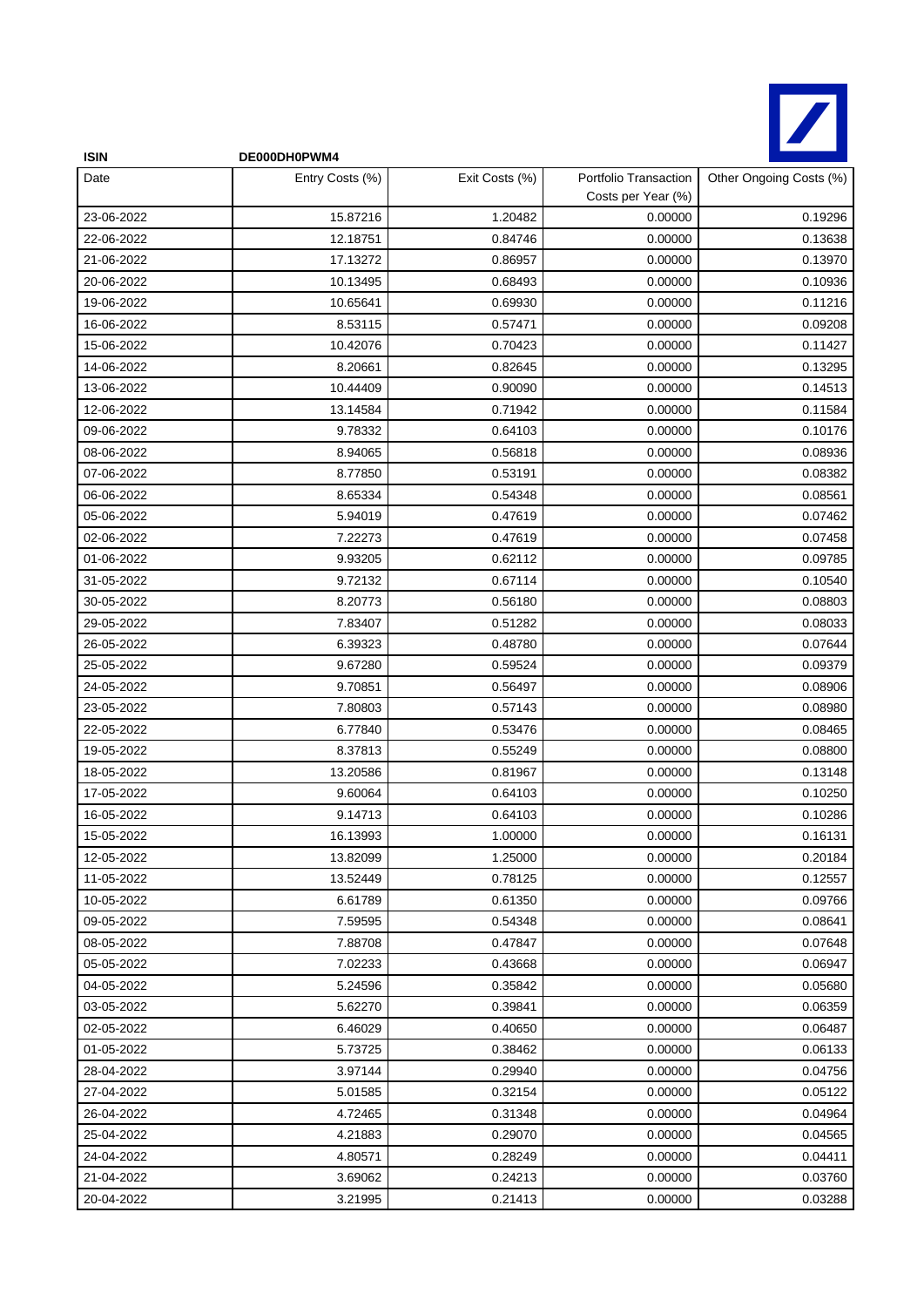| 19-04-2022 | 3.42734 | 0.21459 | 0.00000 | 0.03323 |
|------------|---------|---------|---------|---------|
| 18-04-2022 | 2.66895 | 0.18248 | 0.00000 | 0.02834 |
| 13-04-2022 | 2.76420 | 0.18904 | 0.00000 | 0.02904 |
| 12-04-2022 | 2.76125 | 0.19268 | 0.00000 | 0.02981 |
| 11-04-2022 | 3.20290 | 0.20964 | 0.00000 | 0.03234 |
| 10-04-2022 | 3.37147 | 0.22124 | 0.00000 | 0.03396 |
| 07-04-2022 | 3.44748 | 0.22831 | 0.00000 | 0.03518 |
| 06-04-2022 | 3.72868 | 0.24876 | 0.00000 | 0.03827 |
| 05-04-2022 | 3.83578 | 0.24938 | 0.00000 | 0.03831 |
| 04-04-2022 | 3.33198 | 0.23202 | 0.00000 | 0.03538 |
| 03-04-2022 | 3.23602 | 0.22523 | 0.00000 | 0.03418 |
| 31-03-2022 | 3.60661 | 0.23041 | 0.00000 | 0.03485 |
| 30-03-2022 | 3.34551 | 0.22727 | 0.00000 | 0.03416 |
| 29-03-2022 | 3.47607 | 0.22676 | 0.00000 | 0.03411 |
| 28-03-2022 | 3.32374 | 0.22371 | 0.00000 | 0.03404 |
| 27-03-2022 | 3.29867 | 0.21053 | 0.00000 | 0.03204 |
| 25-03-2022 | 2.95806 | 0.19455 | 0.00000 | 0.02956 |
| 24-03-2022 | 3.17957 | 0.21277 | 0.00000 | 0.03237 |
| 23-03-2022 | 2.96616 | 0.21505 | 0.00000 | 0.03265 |
| 22-03-2022 | 3.19026 | 0.21322 | 0.00000 | 0.03241 |
| 21-03-2022 | 3.20289 | 0.21322 | 0.00000 | 0.03221 |
| 18-03-2022 | 3.06256 | 0.20661 | 0.00000 | 0.03120 |
| 17-03-2022 | 3.03856 | 0.20450 | 0.00000 | 0.03094 |
| 16-03-2022 | 3.52672 | 0.22422 | 0.00000 | 0.03412 |
| 15-03-2022 | 3.64754 | 0.22371 | 0.00000 | 0.03398 |
| 14-03-2022 | 3.15556 | 0.19531 | 0.00000 | 0.02976 |
| 11-03-2022 | 2.81462 | 0.18382 | 0.00000 | 0.02796 |
| 10-03-2022 | 3.11547 | 0.19881 | 0.00000 | 0.03007 |
| 09-03-2022 | 2.61342 | 0.17301 | 0.00000 | 0.02641 |
| 08-03-2022 | 2.49567 | 0.17391 | 0.00000 | 0.02671 |
| 07-03-2022 | 2.62334 | 0.17921 | 0.00000 | 0.02756 |
| 04-03-2022 | 3.15024 | 0.20619 | 0.00000 | 0.03124 |
| 03-03-2022 | 3.00454 | 0.20492 | 0.00000 | 0.03086 |
| 02-03-2022 | 3.21906 | 0.21008 | 0.00000 | 0.03169 |
| 01-03-2022 | 3.64746 | 0.23981 | 0.00000 | 0.03565 |
| 28-02-2022 | 3.53435 | 0.24876 | 0.00000 | 0.03715 |
| 25-02-2022 | 3.93146 | 0.25510 | 0.00000 | 0.03804 |
| 24-02-2022 | 2.78686 | 0.21368 | 0.00000 | 0.03170 |
| 23-02-2022 | 4.02111 | 0.26316 | 0.00000 | 0.03868 |
| 22-02-2022 | 3.69599 | 0.26667 | 0.00000 | 0.03924 |
| 21-02-2022 | 4.48215 | 0.28409 | 0.00000 | 0.04169 |
| 18-02-2022 | 4.12752 | 0.27548 | 0.00000 | 0.04040 |
| 17-02-2022 | 4.18025 | 0.28571 | 0.00000 | 0.04195 |
| 16-02-2022 | 4.56625 | 0.30864 | 0.00000 | 0.04520 |
| 15-02-2022 | 5.04251 | 0.31153 | 0.00000 | 0.04577 |
| 14-02-2022 | 3.95519 | 0.28736 | 0.00000 | 0.04231 |
| 11-02-2022 | 5.43775 | 0.35461 | 0.00000 | 0.05190 |
| 10-02-2022 | 4.94211 | 0.32680 | 0.00000 | 0.04758 |
| 09-02-2022 | 4.99343 | 0.33670 | 0.00000 | 0.04911 |
| 08-02-2022 | 5.64443 | 0.37175 | 0.00000 | 0.05429 |
| 07-02-2022 | 5.37521 | 0.39216 | 0.00000 | 0.05718 |
| 04-02-2022 | 5.89099 | 0.42194 | 0.00000 | 0.06131 |
| 03-02-2022 | 6.31837 | 0.41494 | 0.00000 | 0.06117 |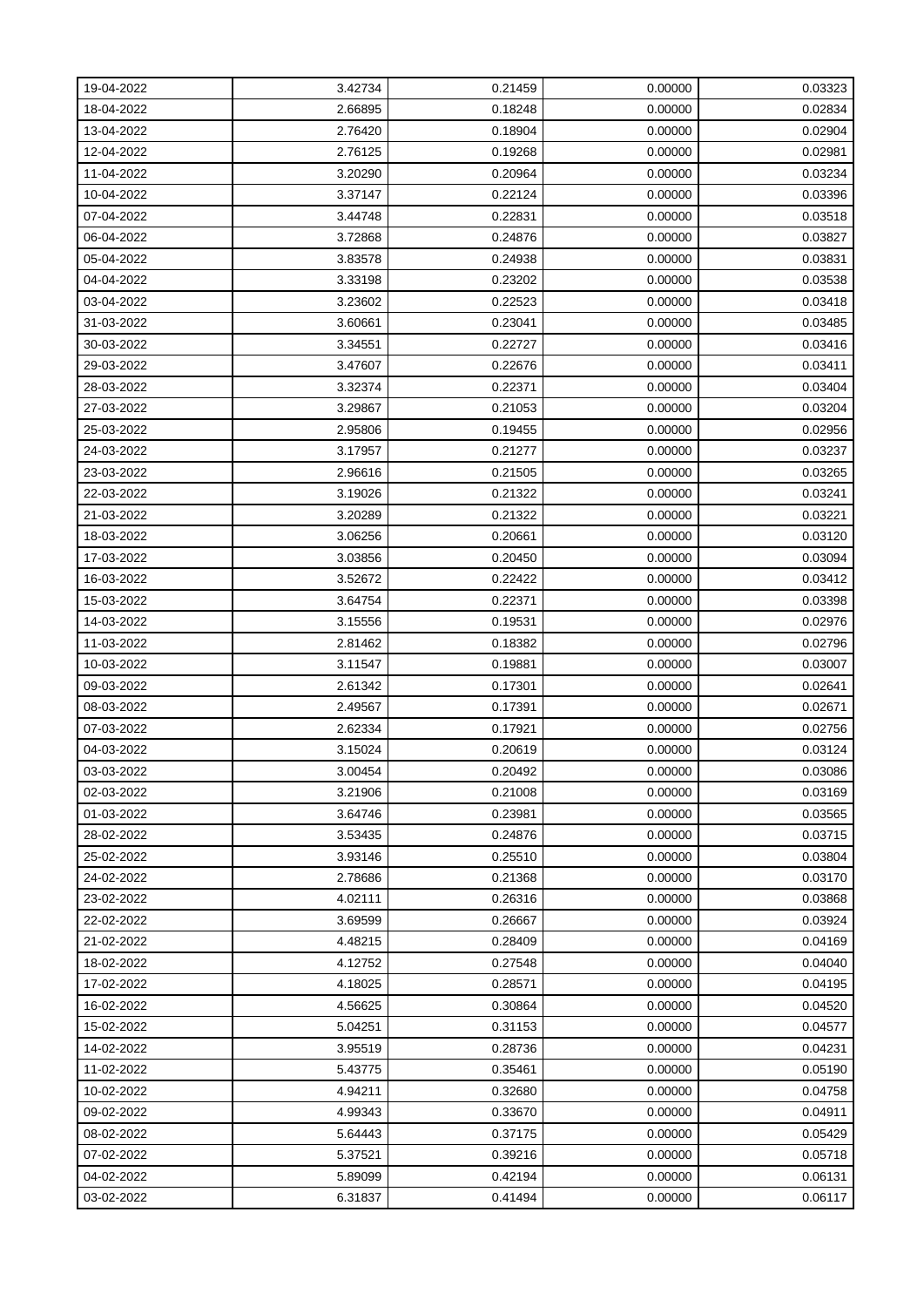| 02-02-2022 | 5.42630 | 0.38610 | 0.00000 | 0.05693 |
|------------|---------|---------|---------|---------|
| 01-02-2022 | 5.17836 | 0.38911 | 0.00000 | 0.05751 |
| 31-01-2022 | 5.65903 | 0.40161 | 0.00000 | 0.05980 |
| 28-01-2022 | 5.69673 | 0.38314 | 0.00000 | 0.05729 |
| 27-01-2022 | 5.28664 | 0.32051 | 0.00000 | 0.04763 |
| 26-01-2022 | 4.12551 | 0.27397 | 0.00000 | 0.04039 |
| 25-01-2022 | 4.75346 | 0.28818 | 0.00000 | 0.04244 |
| 24-01-2022 | 3.80220 | 0.25445 | 0.00000 | 0.03738 |
| 21-01-2022 | 3.76779 | 0.25000 | 0.00000 | 0.03667 |
| 20-01-2022 | 3.83646 | 0.26178 | 0.00000 | 0.03836 |
| 19-01-2022 | 3.99425 | 0.28902 | 0.00000 | 0.04235 |
| 18-01-2022 | 5.38815 | 0.36101 | 0.00000 | 0.05269 |
| 17-01-2022 | 5.05820 | 0.34364 | 0.00000 | 0.05000 |
| 14-01-2022 | 4.81406 | 0.33898 | 0.00000 | 0.04913 |
| 13-01-2022 | 5.36726 | 0.34364 | 0.00000 | 0.04978 |
| 12-01-2022 | 5.97712 | 0.39370 | 0.00000 | 0.05753 |
| 11-01-2022 | 5.77937 | 0.39683 | 0.00000 | 0.05809 |
| 10-01-2022 | 6.41839 | 0.42553 | 0.00000 | 0.06234 |
| 07-01-2022 | 7.17257 | 0.46729 | 0.00000 | 0.06861 |
| 06-01-2022 | 8.78902 | 0.46729 | 0.00000 | 0.06866 |
| 05-01-2022 | 5.33258 | 0.35461 | 0.00000 | 0.05211 |
| 04-01-2022 | 5.84221 | 0.36765 | 0.00000 | 0.05403 |
| 03-01-2022 | 4.91883 | 0.32895 | 0.00000 | 0.04811 |
| 31-12-2021 | 5.70098 | 0.36364 | 0.00000 | 0.05331 |
| 30-12-2021 | 5.76971 | 0.38023 | 0.00000 | 0.05584 |
| 29-12-2021 | 4.84644 | 0.33113 | 0.00000 | 0.04872 |
| 28-12-2021 | 5.20263 | 0.34014 | 0.00000 | 0.04984 |
| 27-12-2021 | 6.22675 | 0.38314 | 0.00000 | 0.05623 |
| 23-12-2021 | 5.25867 | 0.36496 | 0.00000 | 0.05348 |
| 22-12-2021 | 6.16191 | 0.40161 | 0.00000 | 0.05906 |
| 21-12-2021 | 5.40052 | 0.39526 | 0.00000 | 0.05802 |
| 20-12-2021 | 6.63186 | 0.42735 | 0.00000 | 0.06293 |
| 17-12-2021 | 5.77031 | 0.39216 | 0.00000 | 0.05736 |
| 16-12-2021 | 6.89750 | 0.46296 | 0.00000 | 0.06784 |
| 15-12-2021 | 8.01957 | 0.52356 | 0.00000 | 0.07697 |
| 14-12-2021 | 6.77512 | 0.44643 | 0.00000 | 0.06556 |
| 13-12-2021 | 6.86437 | 0.45045 | 0.00000 | 0.06625 |
| 10-12-2021 | 8.29397 | 0.51813 | 0.00000 | 0.07608 |
| 09-12-2021 | 6.90965 | 0.43103 | 0.00000 | 0.06309 |
| 08-12-2021 | 5.69023 | 0.39841 | 0.00000 | 0.05849 |
| 07-12-2021 | 6.09624 | 0.42017 | 0.00000 | 0.06180 |
| 06-12-2021 | 6.47560 | 0.42017 | 0.00000 | 0.06163 |
| 03-12-2021 | 6.61252 | 0.43478 | 0.00000 | 0.06376 |
| 02-12-2021 | 6.35849 | 0.42373 | 0.00000 | 0.06200 |
| 01-12-2021 | 5.40906 | 0.36630 | 0.00000 | 0.05356 |
| 30-11-2021 | 5.39092 | 0.36101 | 0.00000 | 0.05262 |
| 29-11-2021 | 4.28231 | 0.30675 | 0.00000 | 0.04499 |
| 26-11-2021 | 4.75607 | 0.29940 | 0.00000 | 0.04397 |
| 25-11-2021 | 4.31399 | 0.28571 | 0.00000 | 0.04213 |
| 24-11-2021 | 4.44611 | 0.28490 | 0.00000 | 0.04196 |
| 23-11-2021 | 4.07057 | 0.26316 | 0.00000 | 0.03865 |
| 22-11-2021 | 3.03274 | 0.21882 | 0.00000 | 0.03209 |
| 19-11-2021 | 3.48171 | 0.22321 | 0.00000 | 0.03261 |